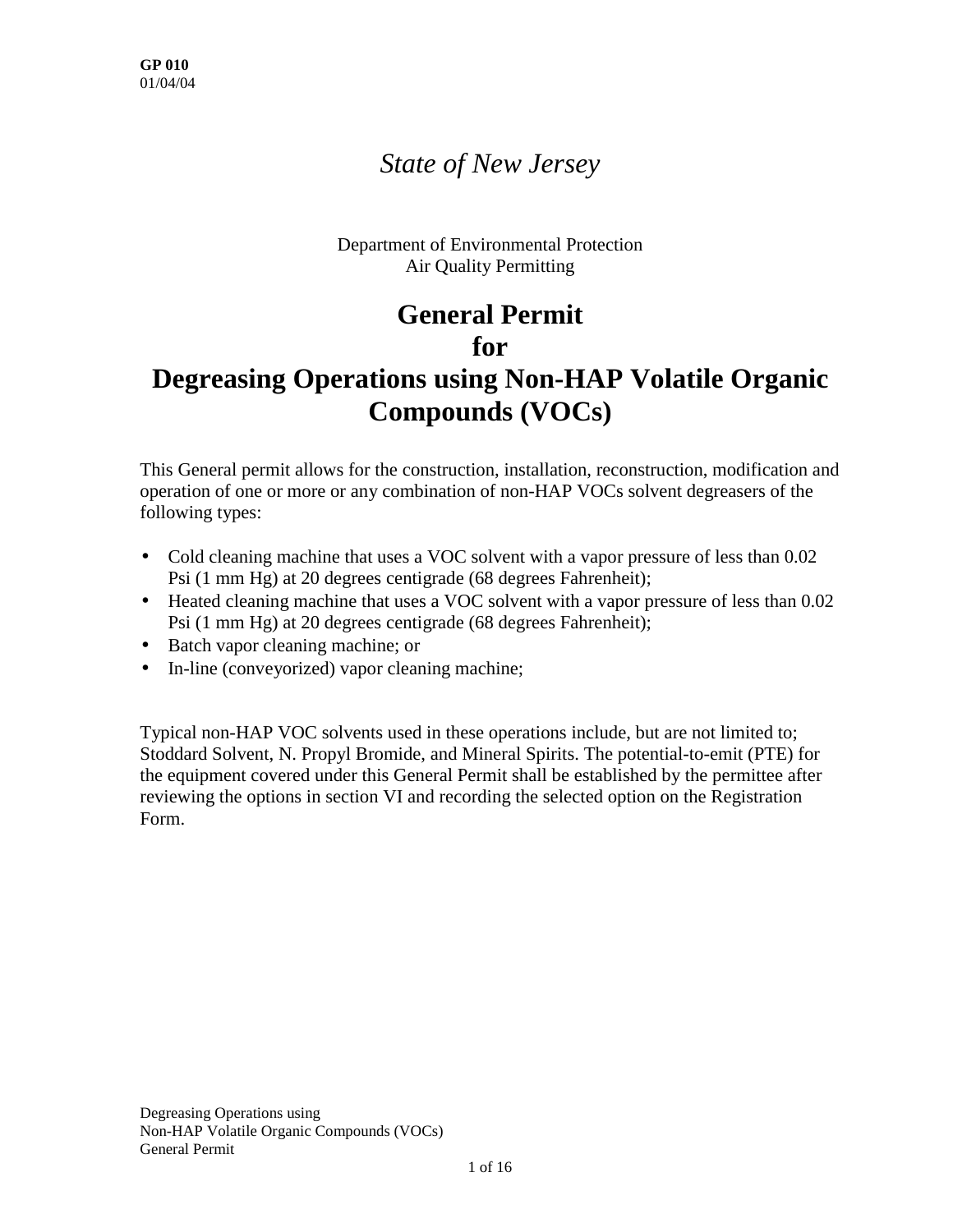#### **I. DEFINITIONS**

The terms used in this General Permit shall have the meanings given to them in N.J.A.C. 7:27-8 and/or N.J.A.C. 7:27-16, and/or as defined below:

- **"Batch vapor cleaning machine"** means a vapor cleaning machine in which the individual parts or a set of parts that are being cleaned move through the entire cleaning cycle before new parts are introduced into the cleaning machine.
- **"Cold Cleaning Machine"** means a solvent cleaning machine, containing and/or using an unheated liquid which contains greater than five percent VOC by weight, into which parts are placed for the purpose of removing dirt, grease, oil or other contaminants and coatings from the surfaces of the parts. This term includes both immersion cold cleaning machines and remote reservoir cold cleaning machines.
- **"Fill line"** means the maximum level of solvent prior to placing parts in the machine for cleaning.
- **"Freeboard ratio"** means a ratio of the machine's freeboard height to the width of the tank that is to the tank's narrower dimension at the tank lip.
- **"HAP"** means an air contaminant listed in section B of the General Procedure for General Permits.
- **"Heated Cleaning Machine"** means a solvent cleaning machine, containing and/or using heated liquid which contains greater than five percent VOC by weight, into which parts are placed for the purpose of removing dirt, grease, oil or other contaminants and coatings from the surfaces of the parts. The temperature of the liquid may not exceed the boiling point of the liquid. This term includes both immersion heated cleaning machines and remote reservoir heated cleaning machines.
- **"High level mark"** means the maximum level of solvent at any time.
- **"Immersion cold cleaning machine"** means a cold cleaning machine in which the parts or parts to be cleaned are immersed in the solvent during the cleaning process.
- **"In-line vapor cleaning machine"** means a vapor cleaning machine that uses automated parts handling system, typically a conveyor, to automatically provide a supply of parts to be cleaned and which is fully enclosed except for the conveyor inlet and exit portals.
- **"Local exhaust ventilation"** means a system for capturing air contaminants within 36 inches (91.4 centimeter) of the points at which they emerge from a source operation **"Vapor cleaning machine"** means a solvent cleaning machine that uses either solvent vapor generated by boiling liquid solvent or heated liquid solvent as part of the cleaning or drying cycle.
- **"Positive pressure ventilation"** means any ventilation system in which pressurized air from a compressed air manifold, fan, or similar device is blown into a work area.
- • **"Psig"** means pounds per square inch gauge.
- • **"Remote reservoir cold cleaning machine"** means a cold cleaning machine in which liquid solvent is pumped to a sink-like work area where the cleaning of parts occurs but from which the solvent is immediately drained back into an enclosed container or reservoir, so that no solvent is allowed to pool in the work area.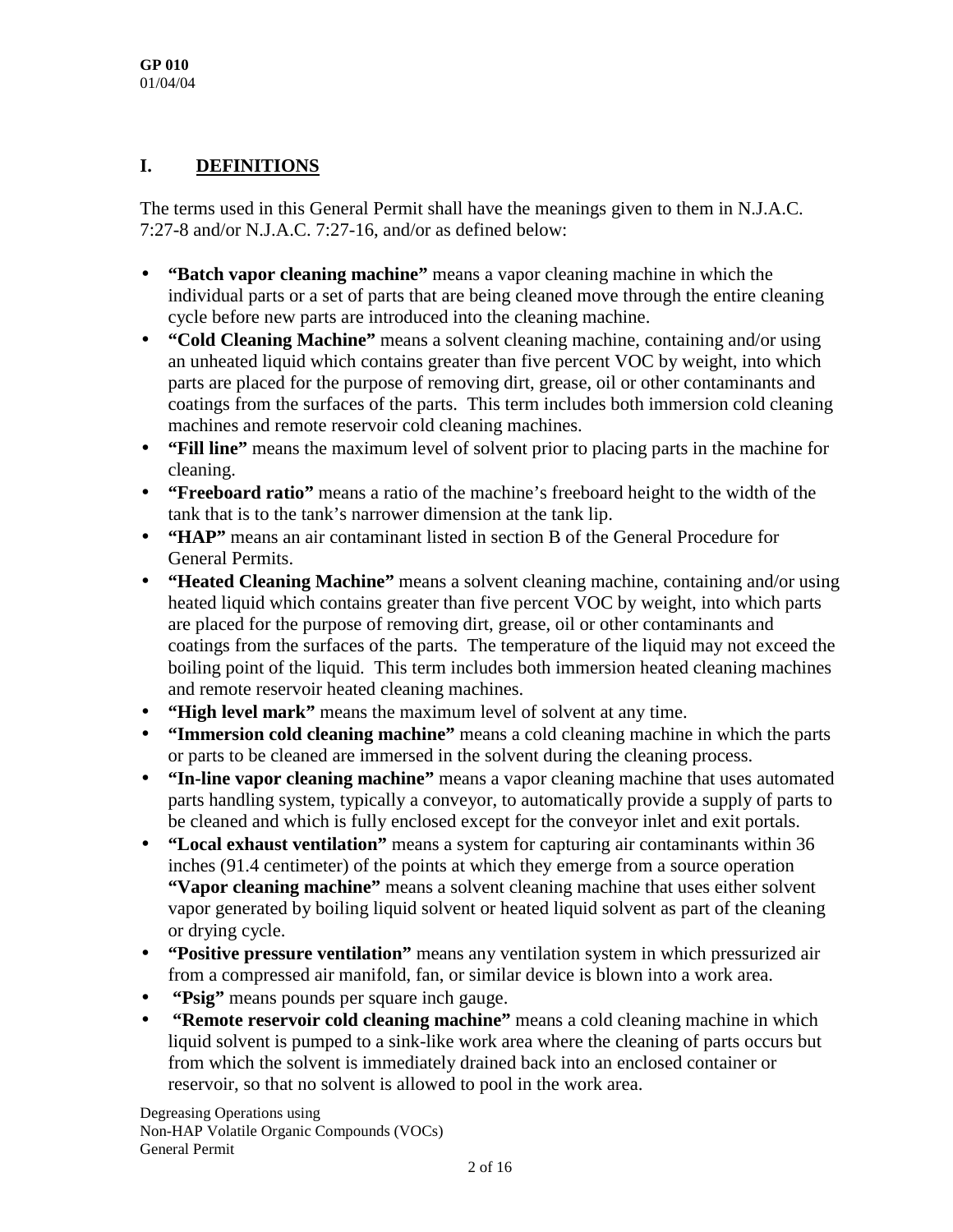- **"VOC"** means air contaminants listed in section B of the General Procedure for General Permits (as defined in N.J.A.C 7:27-16 and 8).
- **"Working-mode cover"** means any cover or cleaning machine design that shields the machine opening from outside air disturbances while parts are being cleaned.

#### II. **AUTHORITY**

This General Permit is issued under the authority N.J.S.A. 26:2C-9.2. This General Permit shall allow for inspection and evaluation to assure conformance with all provision of N.J.A.C. 7:27 et seq. An opportunity for public comment on this General Permit was provided on August 18, 2003.

#### III. **GENERAL PERMIT APPLICABILITY**

This General permit allows for the construction, installation, reconstruction, modification and operation of one or more or any combination of non-HAP VOCs solvent degreasers of the following types that meet the requirements for each type of equipment referenced in section V, Equipment/Control device Specifications and Requirements:

- A. Cold cleaning machine that uses a VOC solvent with a vapor pressure of less than 0.02 Psi (1mm Hg) at 20 degrees centigrade (68 degrees Fahrenheit);
- B. Heated cleaning machine that uses a VOC solvent with a vapor pressure of less than 0.02 Psi (1mm Hg) at 20 degrees centigrade (68 degrees Fahrenheit);
- C. Batch vapor cleaning machine; or
- D. In-line Vapor (conveyorized) cleaning machine;

Typical non-HAP VOC solvents used in these operations include, but are not limited to; Stoddard Solvent, N. Propyl Bromide, and Mineral Spirits.

The potential-to-emit (PTE) for the equipment covered under this General Permit shall be established by the permittee after reviewing the options in section VI and recording the selected option on the Registration Form.

### IV. **EXCLUSIONS**

- 1. This general permit cannot be used for solvent degreasers that use HAP's which include, but are not limited to; Methylene Chloride, Perchloroethylene, Trichloroethylene, 1,1,1- Trichloroethane, Carbon Tetrachloride and Chloroform or other HAP listed in the General Procedure for General Permits.
- 2. This general permit cannot be used for cold or heated cleaning machines that use a VOC solvent with a vapor pressure of one (1) millimeter of mercury or greater (0.02 pounds per square inch).
- 3. This general permit cannot be used for solvent degreasers that use solvents that are not classified as VOC solvents.
- 4. This general permit cannot be used for solvent degreasers that are not listed in section III applicability.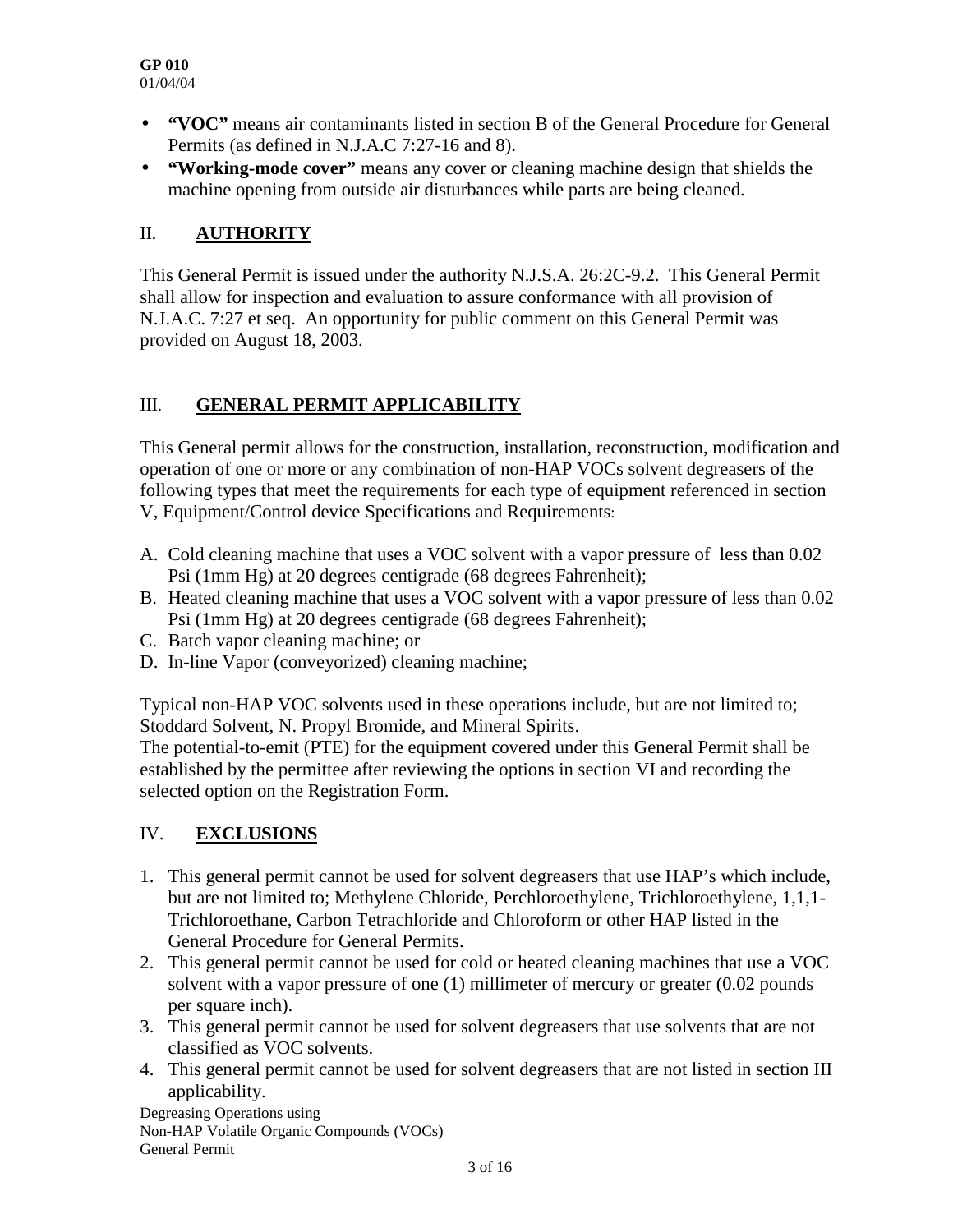- 5. This general permit cannot be used for solvent degreasers that do not meet the control options listed in section V equipment/control device specifications.
- 6. This general permit cannot be used for solvent degreasers that use carbon adsorption as air pollution control.
- 7. This general permit cannot be used for Batch vapor or In-line vapor cleaning machines with a lip exhaust.
- 8. This general permit cannot be used for Batch vapor cleaning machines that are not free from the influence of any local exhaust ventilation system.
- 9. This general permit cannot be used for Batch vapor cleaning machines with the influence of any positive pressure source located within 20 feet (6.1 meters) of the tank rim.
- 10. This general permit cannot be used for solvent degreasers with an air agitated solvent bath.
- 11. This general permit cannot be used for solvent degreasers that clean sponges, fabric, leather, paper products and other absorbent materials.

#### V. **EQUIPMENT/CONTROL DEVICE SPECIFICATIONS AND REQUIREMEMTS**

The following specifications and requirements are applicable in accordance with N.J.A.C. 7:27-16.6 "Control and Prohibition of Air Pollution by VOC". All cleaning machines that are applicable to Subchapter 16.6 are subject to the following specifications and requirements whether they obtain a conventional permit or use this General Permit (GP010).

### **A. Requirements for cold cleaning machines.**

- 1. The machine shall have a freeboard ratio of 0.75 or greater (only for immersion cold cleaning machine).
- 2. The machine shall have a tightly working-mode cover that completely covers the machine's opening.
- 3. The solvent spray shall be a continuous fluid stream, not an atomized or shower spray and be at a pressure less than 10 Psig.

### **B. Requirements for heated cleaning machine.**

- 1. The machine shall have a freeboard ratio of 0.75 or greater.
- 2. The machine shall have a tightly working-mode cover that completely covers the machine's opening.
- 3. The machine must install and operate a thermostat.
- 4. The solvent spray shall be a continuous fluid stream, not an atomized or shower spray and be at a pressure less than 10 Psig.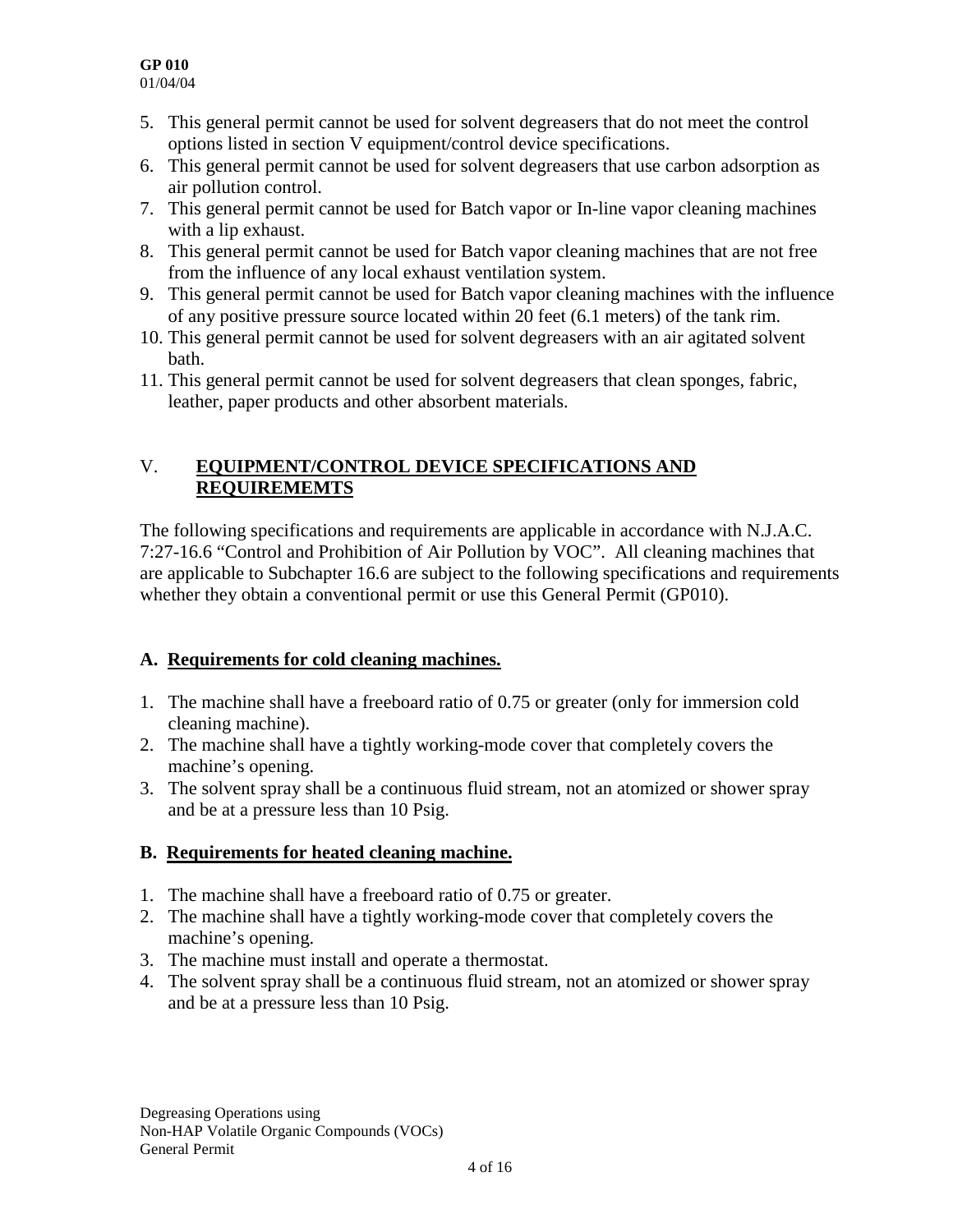#### **C. Requirements for batch vapor cleaning machines with solvent/air interface area of 13 square feet or less.**

1. Batch vapor cleaning machines with solvent/air interface area of 13 ft square feet or less must meet all the requirements below.

- **(a)** The machine shall have a freeboard ratio of 0.75 or greater.
- **(b)** The machine must be equipped with a tightly fitting working-mode cover.
- **(c)** The machine must be equipped with a safety switch (thermostat and condenser flow switch).
- (d) The machine must be equipped with a control switch
- **(e)** The machine must be equipped with a primary condenser.
- **(f)** The machine must be equipped with a device that shut off the sump heat.
- **(g)** The machine shall have an automated part handling system, which moves the parts and/or parts baskets at a speed of 11 feet (3.4meter) per minute or less when the parts are entering or exiting the vapor zone. If the parts basket and parts being cleaned occupy more than 50 percent of the solvent/air interface area, the speed of the parts basket or parts shall not exceed three feet (1meter) per minute.

2. Batch vapor-cleaning machines with solvent/air interface area of 13 square feet or less must meet all of the requirements in C 1. (a) through  $(g)$  and one of the control requirements below.

- **(a)** A working-mode cover, freeboard ratio of 1.0 or greater, and superheated vapor system to heat the parts and evaporate liquid solvent on the parts before they are withdrawn from the cleaning machine. or
- **(b)** A freeboard refrigeration device operated to ensure that the chilled air blanket temperature is no greater than 30 percent of the solvent's boiling point and superheated vapor system to heat the parts and evaporate liquid solvent on the parts before they withdrawn from the cleaning machine. or
- **(c)** A working-mode cover and a freeboard refrigeration device operated to ensure that the chilled air blanket temperature is no greater than 30 percent of the solvent's boiling point. or
- **(d)** Reduced room draft, a freeboard ratio of 1.0 or greater and superheated vapor system to heat the parts and evaporate liquid solvent on the parts before they withdrawn from the cleaning machine. or
- **(e)** A freeboard refrigeration device operated to ensure that the chilled air blanket temperature is no greater than 30 percent of the solvent's boiling point and reduced room draft. or
- **(f)** A freeboard refrigeration device operated to ensure that the chilled air blanket temperature is no greater than 30 percent of the solvent's boiling point and a freeboard ratio of 1.0 or greater. or
- **(g)** A freeboard refrigeration device operated to ensure that the chilled air blanket temperature is no greater that 30 percent of the solvent's boiling point and dwell time.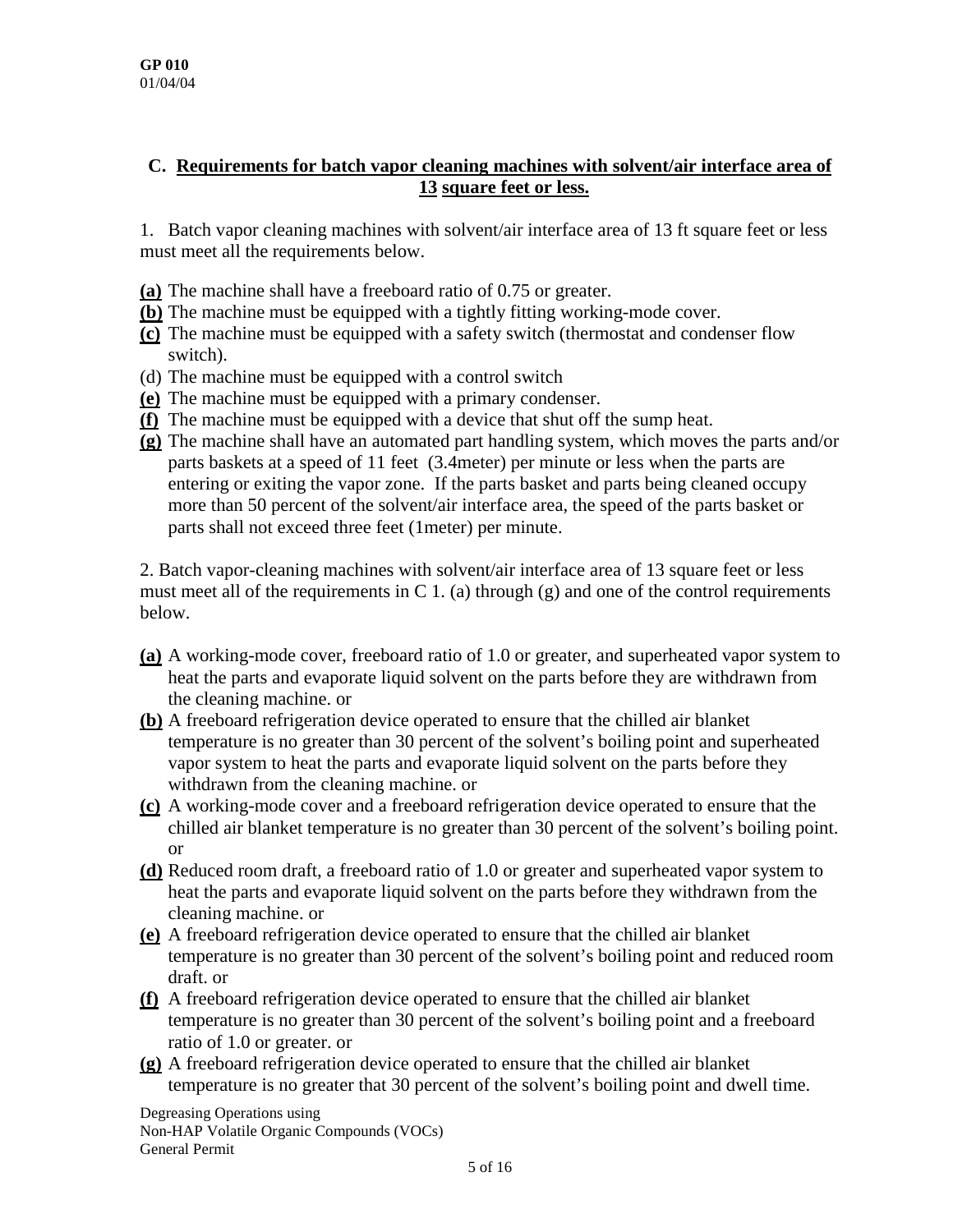Dwell time shall be not less than 35 percent of the dwell time determined for the part or parts. or

**(h)** Reduced room draft, sufficient dwell time to ensure that liquid solvent on and in the parts vaporizes within the machine confines or drains back into the machine rather than into the work area, and a freeboard ratio of 1.0 or greater.

#### **D. Requirements for batch vapor cleaning machines with solvent/air interface area greater than 13 square feet.**

1. Batch vapor cleaning machines with solvent/air interface area greater than13 ft square feet must meet all the requirements below.

- **(a)** The machine shall have a freeboard ratio of 0.75 or greater.
- **(b)** The machine must be equipped with a tightly fitting working-mode cover.
- **(c)** The machine must be equipped with a safety switch (thermostat and condenser flow switch).
- (d) The machine must be equipped with a control switch
- **(e)** The machine must be equipped with a primary condenser.
- **(f)** The machine must be equipped with a device that shut off the sump heat.
- **(g)** The machine shall have an automated part handling system, which moves the parts and/or parts baskets at a speed of 11 feet (3.4meter) per minute or less when the parts are entering or exiting the vapor zone. If the parts basket and parts being cleaning occupy more than 50 percent of the solvent/air interface area, the speed of the parts basket or parts shall not exceed three feet (1meter) per minute.

2. Batch vapor cleaning machines with solvent/air interface area greater than13 square feet must meet all of the requirement in  $D_1$ . (a) through (g) and of the control requirements below.

- **a)** A freeboard refrigeration device operated to ensure that the chilled air blanket temperature is no greater than 30 percent of the solvent's boiling point, a freeboard ratio of 1.0 or greater and superheated vapor system to heat the parts and evaporate liquid solvent on the parts before they withdrawn from the cleaning machine. or
- **b)** Sufficient dwell time to ensure that liquid solvent on and in the parts vaporizes within the machine confines or drains back into the machine rather than into the work area, a freeboard refrigeration device operated to ensure that the chilled air blanket temperature is no greater than 30 percent of the solvent's boiling point, and reduced room draft. Dwell time shall not be less than 35 percent of the dwell time determined for the part or pats. or
- **c)** A working mode cover and a freeboard refrigeration device operated to ensure that the chilled air blanket temperature is no greater than 30 percent of the solvent's boiling point and superheated vapor system to heat the parts and evaporate liquid solvent on the parts before they withdrawn from the cleaning machine. or
- **d)** Reduced room draft, freeboard ratio of 1.0 or greater and superheated vapor system to heat the parts and evaporate liquid solvent on the parts before they withdrawn from the cleaning machine. Or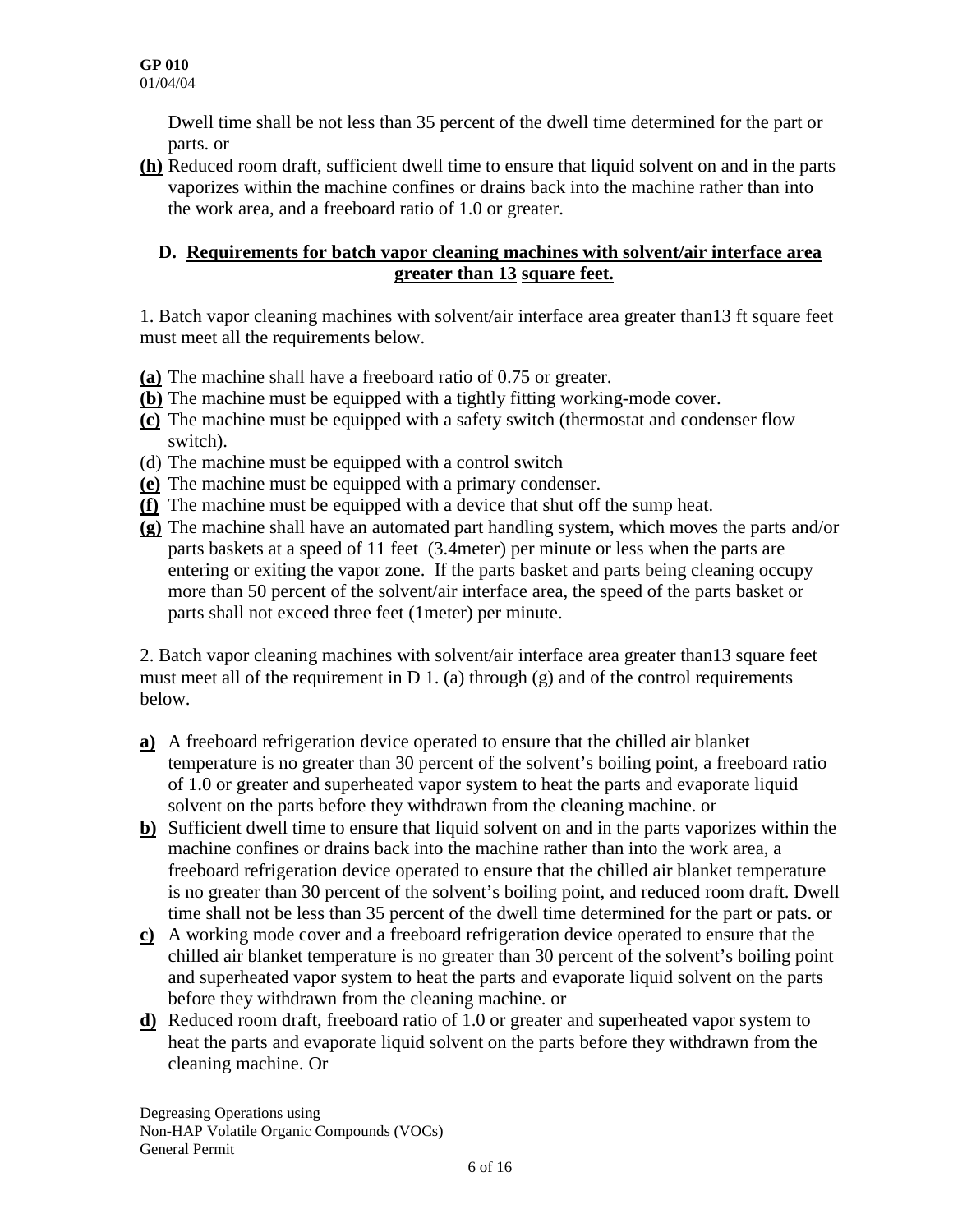- **e)** A freeboard refrigeration device operated to ensure that the chilled air blanket temperature is no greater than 30 percent of the solvent's boiling point, reduced room draft and superheated vapor system to heat the parts and evaporate liquid solvent on the parts before they withdrawn from the cleaning machine. or
- **f)** A freeboard refrigeration device operated to ensure that the chilled air blanket temperature is no greater than 30 percent of the solvent's boiling point, reduced room draft and a freeboard ratio rate of 1.0 or greater.

#### **E. Requirements for an in-line vapor cleaning machines.**

All in-line vapor-cleaning machines must meet all the following requirements:

- **(a)** The machine shall have a freeboard ratio of 0.75 or greater.
- **(b)** The machine must be equipped with a tightly fitting working-mode cover.
- **(c)** The machine must be equipped with a safety switch (thermostat and condenser flow switch) which shuts off the sump heat if the coolant is not circulating.
- **(d)** A control switch which shuts off the spray pump.
- **(e)** A primary condenser.
- **(f)** A device that shuts off the sump heat if the sump liquid solvent level drops to the sump heater coil or if the vapor level in the machine rises above the height of the primary condenser.
- **(g)** The machine shall have an automated part handling system which moves the parts or baskets at a speed of 11 feet (3.4 meters) per minute or less when the parts are entering or exiting the vapor zone. If the parts basket or parts being cleaned occupy more than 50 percent of the solvent/air interface area, the speed of the parts basket or parts shall not exceed three feet (1 meter) per minute.
- **(h)** Superheated vapor system to heat the parts and evaporate liquid solvent on the parts before they withdrawn from the cleaning machine and freeboard refrigeration device.

### VI. **POTENTIAL TO EMIT**

The following Potential to Emit table provides the Permittee with the following permit limits: (based on the option selected)

- Potential to emit in tons per year (TPY) which assumes all solvent purchased is eventually emitted to the atmosphere, and
- Solvent usage in gallons per any 12 consecutive month period, which is equal to the sum of the annual usage for all degreasers, covered by this general permit.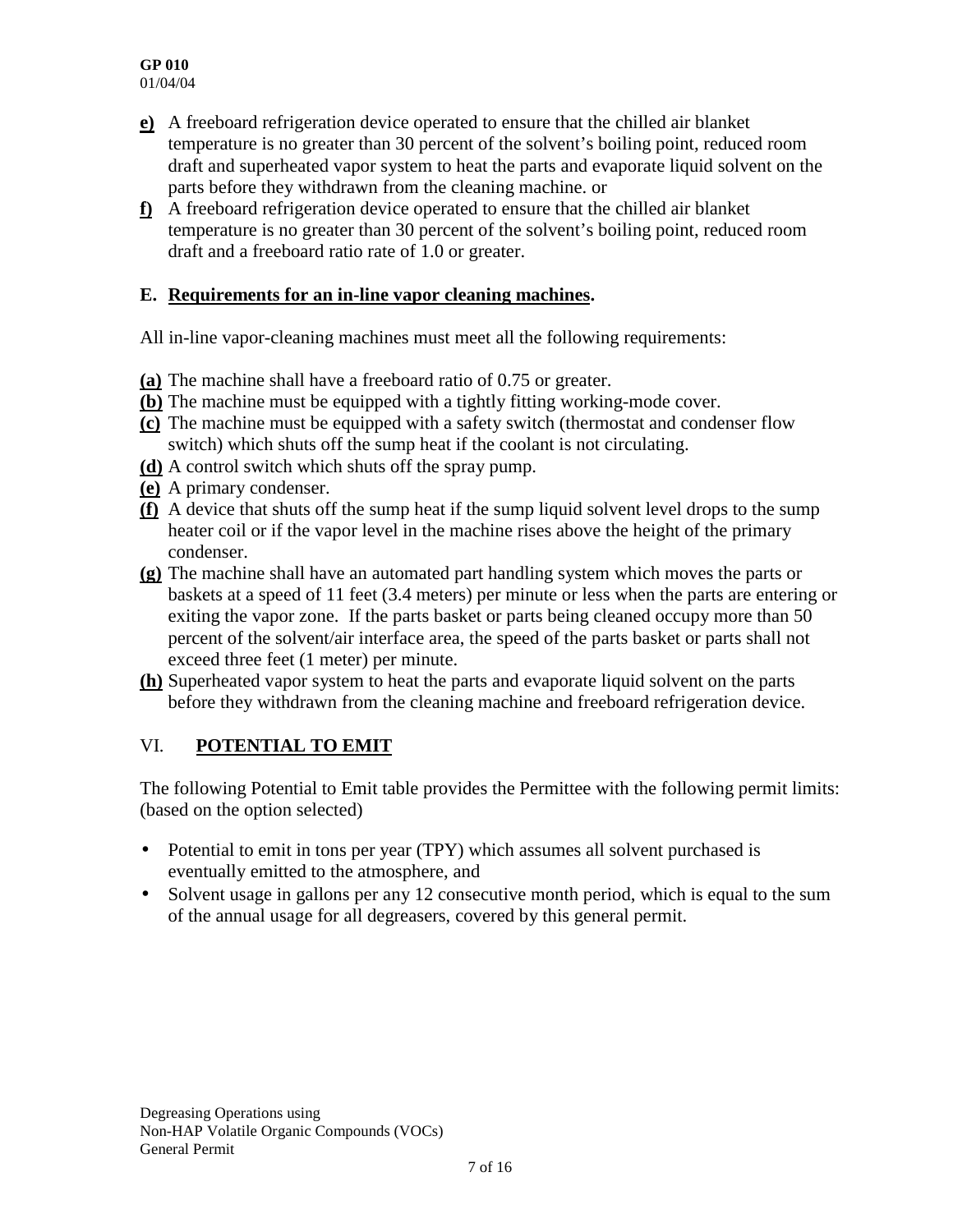| POTENTIAL TO EMIT TABLE                       |                                                                |                                        |  |
|-----------------------------------------------|----------------------------------------------------------------|----------------------------------------|--|
| <b>General Permit</b><br><b>Option Number</b> | <b>Solvent Usage Limit</b><br>(gallons per 12 month<br>period) | <b>VOCs</b><br>Potential to Emit (tpy) |  |
| $SD-1$                                        | 125                                                            | 0.5                                    |  |
| $SD-2$                                        | 250                                                            | 1.0                                    |  |
| $SD-3$                                        | 500                                                            | 2.0                                    |  |
| $SD-4$                                        | 750                                                            | 3.0                                    |  |
| $SD-5$                                        | 1,000                                                          | 4.0                                    |  |
| $SD-6$                                        | 1,250                                                          | 5.0                                    |  |

**\* In selecting an option (SD-1 through SD-6) you are limiting your 12 months usage to the amount shown in the row.**

### **VII. COMPLIANCE PLAN**

The compliance plan reflects the equipment/control device specifications and requirements in section V.

Each Solvent Cleaning operation covered by this General Permit is subject to the applicable requirements listed on the following pages.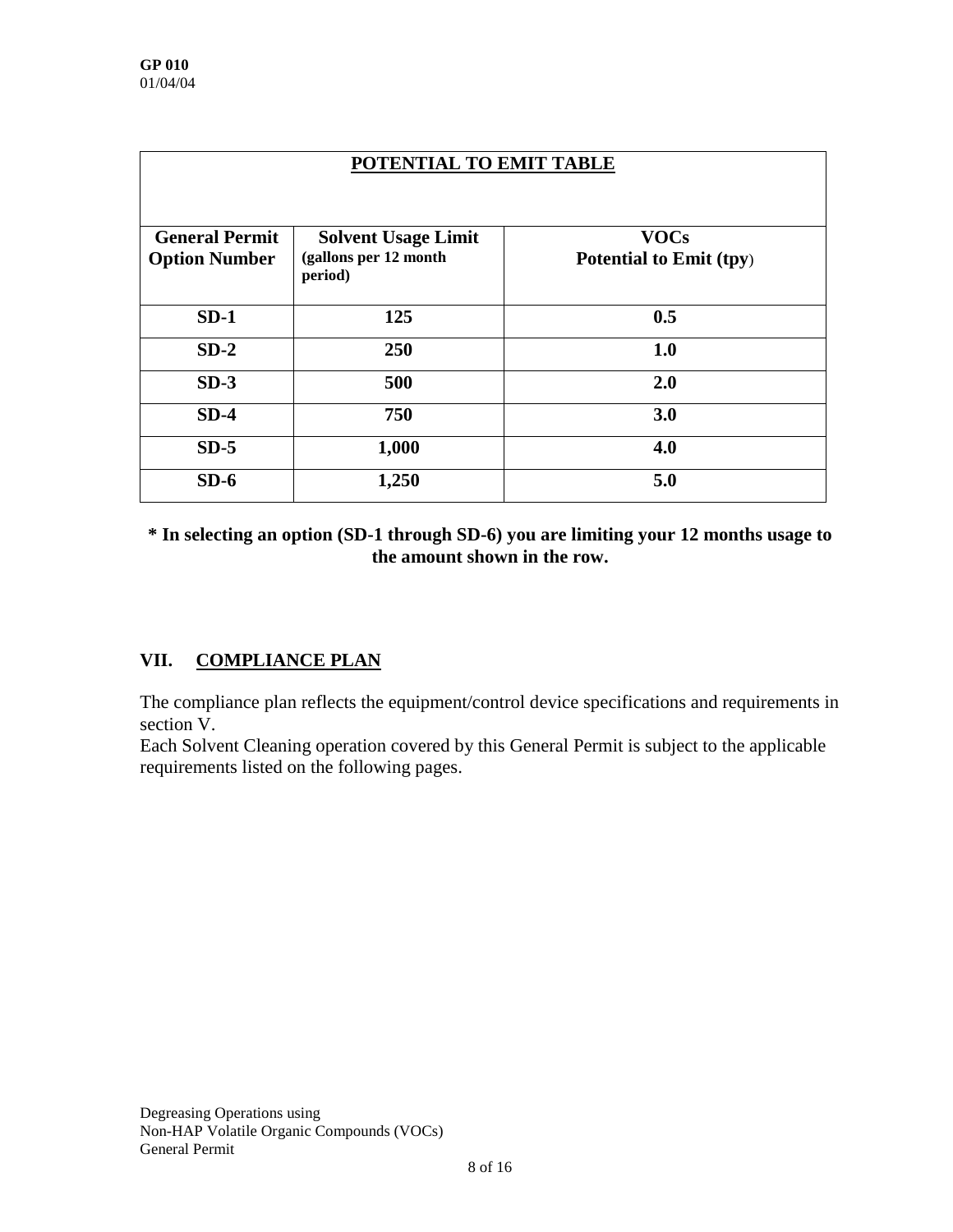#### **The following requirements are for All Cleaning Machines**

| <b>Ref.</b> # | <b>Applicable Requirement</b>                                                                                                                                                                                                                                                                                                                                                                                                                                                                                                                                                                                                                                                                                                          | <b>Monitoring Requirement</b>                                                                                                                                                                                                                        | <b>Recordkeeping Requirement</b>                                                                                                                                                                                                                                                                                                                                                                                                                                                                                                                                                                                   | <b>Submittal/Action Requirement</b>                                                                                                                                                                     |
|---------------|----------------------------------------------------------------------------------------------------------------------------------------------------------------------------------------------------------------------------------------------------------------------------------------------------------------------------------------------------------------------------------------------------------------------------------------------------------------------------------------------------------------------------------------------------------------------------------------------------------------------------------------------------------------------------------------------------------------------------------------|------------------------------------------------------------------------------------------------------------------------------------------------------------------------------------------------------------------------------------------------------|--------------------------------------------------------------------------------------------------------------------------------------------------------------------------------------------------------------------------------------------------------------------------------------------------------------------------------------------------------------------------------------------------------------------------------------------------------------------------------------------------------------------------------------------------------------------------------------------------------------------|---------------------------------------------------------------------------------------------------------------------------------------------------------------------------------------------------------|
| l1            | Maximum solvent purchased for any<br>12 month period as follows:<br>Option SD-1 $\le$ =125 gal. VOC Solvent, machines covered by this general<br>Option SD-2<=250 gal. VOC Solvent, permit and determines the total<br>Option SD-3<=500 gal. VOC Solvent, solvent purchased in the previous 12<br>Option SD-4<=750 gal. VOC Solvent, months.<br>Option SD-5 <= 1000 gal. VOC<br>Solvent,<br>Or<br>Option SD-6 <= 1250 gal. VOC<br>Solvent<br>[N.J.A.C. 7:27-8.13]                                                                                                                                                                                                                                                                      | Each month during operation the<br>permittee shall monitor the amount of permittee will:<br>solvent purchased for all cleaning<br>[N.J.A.C. 7:27-8.13]                                                                                               | Each month during operation the<br>Record the amount of solvent<br>purchased for all registered machines. Requirement, or Recordkeeping<br>Sum and record all monthly solvent<br>purchased to determine the monthly<br>total solvent purchased.<br>Sum and Record the monthly total<br>solvent purchased with the previous<br>eleven- (11) month totals to determine<br>the consecutive twelve- (12) month<br>total.<br>Records shall be maintained onsite in<br>either a logbook or computer data<br>system or readily Accessible<br>computer memory for a minimum of<br>five $(5)$ years<br>[N.J.A.C. 7:27-8.13] | Permittee shall report any non-<br>compliance with any Applicable<br>Requirement, Monitoring<br>Requirement within three working<br>days to the Regional Enforcement<br>Office.<br>[N.J.A.C. 7:27-8.13] |
| 2             | Each cleaning machine shall be fully<br>enclosed, a tightly fitting working-<br>mode cover that shall be kept closed<br>at all times except when parts are<br>placed into or being removed from the completely covers the machine<br>machine or when solvent is being<br>added or removed. The cover shall:<br>Completely cover the machine's<br>11.<br>opening;<br>Be free of cracks, holes and other<br>2.<br>defects; and<br>If the machine is a batch or in-<br>3.<br>line vapor-cleaning machine it<br>must be able to be readily opened<br>or closed without disturbing the<br>vapor zone. If the opening is $>$<br>10 square feet, the cover shall be<br>opened and closed by a powered<br>mechanism.<br>$[N.J.A.C. 7:27-16.6]$ | Each month during operation the<br>permittee shall conduct a visual<br>inspection to determine if the cover is<br>opening and closing properly,<br>openings when closed, and is free of<br>cracks, holes, and other defects.<br>[N.J.A.C. 7:27-8.13] | None                                                                                                                                                                                                                                                                                                                                                                                                                                                                                                                                                                                                               | None                                                                                                                                                                                                    |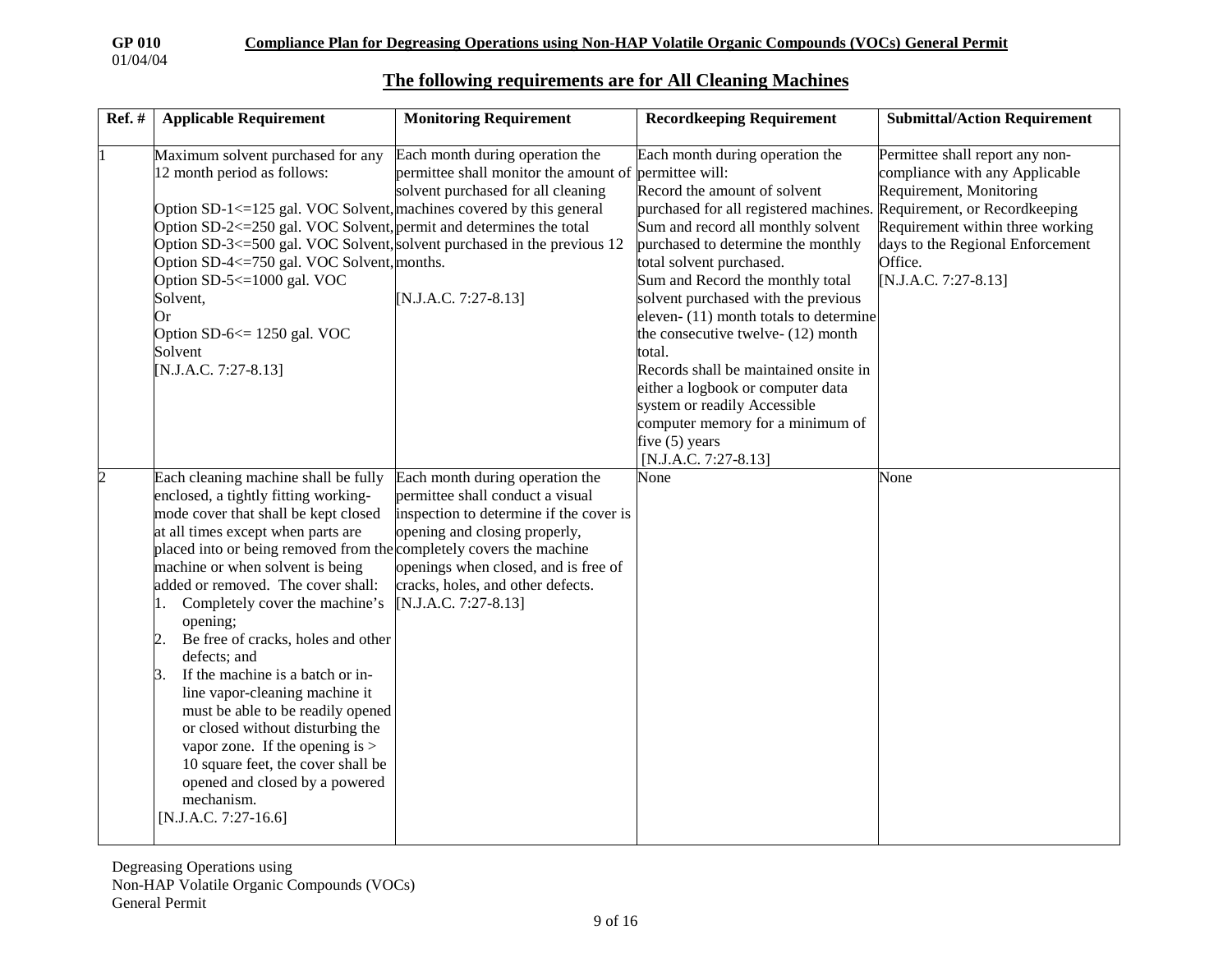$\Gamma$ 

| $Ref. \#$ | <b>Applicable Requirement</b>                                                                                                                                                                                                                                                                                                                                                                                                                                                                                                                                                                                                                                     | <b>Monitoring Requirement</b> | <b>Recordkeeping Requirement</b> | <b>Submittal/Action Requirement</b>                                                                                                                                          |
|-----------|-------------------------------------------------------------------------------------------------------------------------------------------------------------------------------------------------------------------------------------------------------------------------------------------------------------------------------------------------------------------------------------------------------------------------------------------------------------------------------------------------------------------------------------------------------------------------------------------------------------------------------------------------------------------|-------------------------------|----------------------------------|------------------------------------------------------------------------------------------------------------------------------------------------------------------------------|
| 3         | Flushing or spraying of parts with a<br>solvent spray, using a spray head<br>attached to a flexible hose or other<br>flushing device, shall be performed<br>within the following areas:<br>The freeboard area of the<br>machine (cold or heated cleaning<br>machines.)<br>The vapor zone or within a<br>$\overline{c}$<br>section of the machine that is not<br>exposed to ambient air (batch or<br>in-line vapor cleaning machines).<br>The solvent spray shall be a<br>continuous fluid stream, not an<br>atomized or shower spray, and shall<br>be under a pressure that does not<br>exceed 10 pounds per square inch<br>gauge (Psig).<br>[N.J.A.C. 7:27-16.6] | None                          | None                             | Permittee shall report any non-<br>compliance with any Applicable<br>Requirement within three working<br>days to the Regional Enforcement<br>Office.<br>[N.J.A.C. 7:27-8.13] |
| 4         | Parts being cleaned shall be drained<br>for at least 15 seconds or until<br>dripping ceases, whichever is longer.<br>Parts having cavities or blind holes<br>shall be rotated while the part is<br>draining. During the draining, tipping<br>or rotating, the parts shall be<br>positioned so that solvent drains<br>directly back into the machine.<br>[N.J.A.C. 7:27-16.6]                                                                                                                                                                                                                                                                                      | None                          | None                             | Permittee shall report any non-<br>compliance with any Applicable<br>Requirement within three working<br>days to the Regional Enforcement<br>Office.<br>[N.J.A.C. 7:27-8.13] |
| 5         | Spills during solvent transfer and use<br>of the machine shall be cleaned up<br>immediately or the machine shall be<br>shut down. Wipe rags or other<br>sorbent material shall be immediately<br>stored in covered containers with<br>tightly fitting lids for disposal or<br>recycling.<br>[N.J.A.C. 7:27-16.6]                                                                                                                                                                                                                                                                                                                                                  | None                          | None                             | Permittee shall report any non-<br>compliance with any Applicable<br>Requirement within three working<br>days to the Regional Enforcement<br>Office.<br>[N.J.A.C. 7:27-8.13] |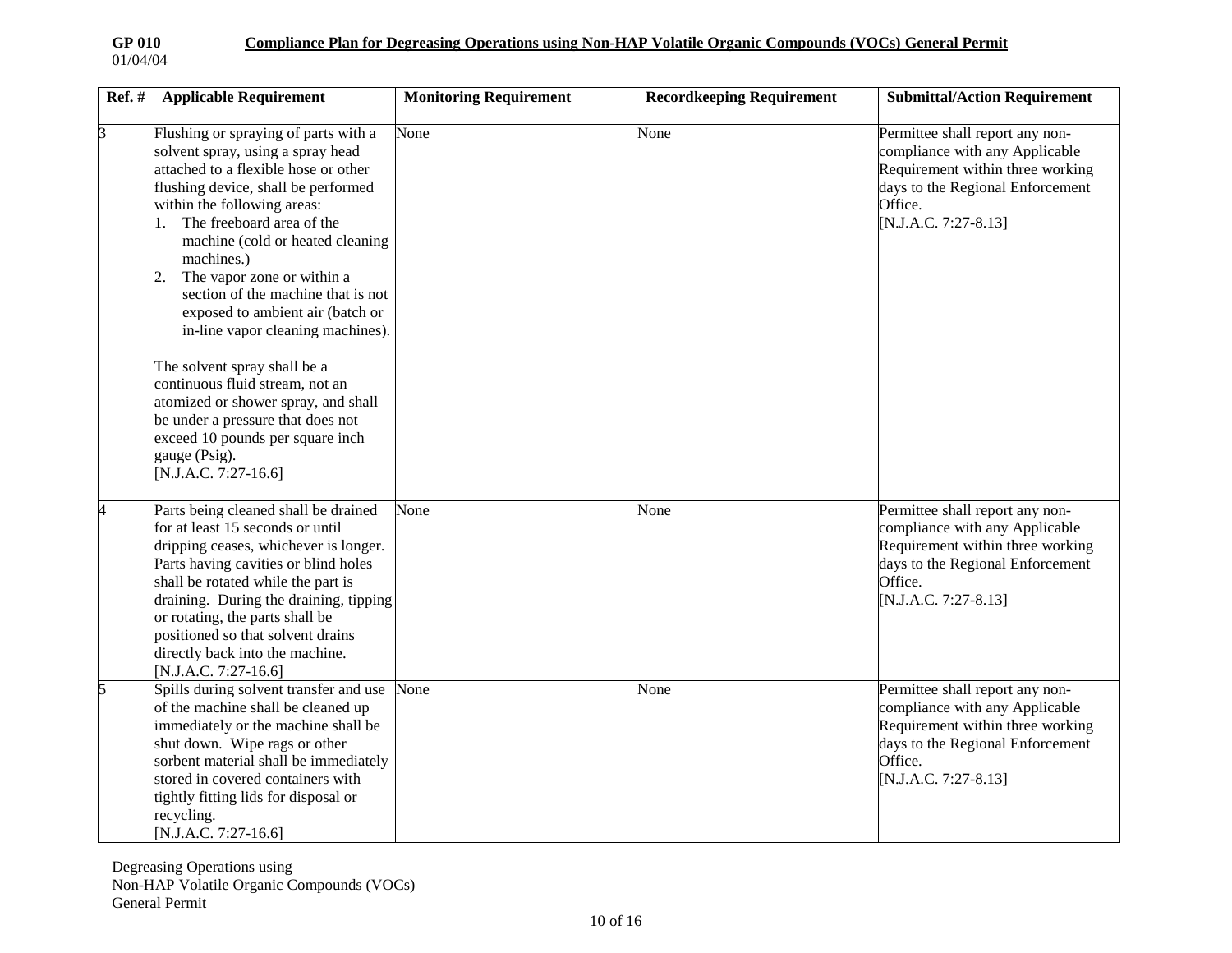| <b>Ref.</b> # | <b>Applicable Requirement</b>                                                                                                                                                                                                                                                                                                                                                                                                                                                                                                                                                                                                                                                      | <b>Monitoring Requirement</b>                                                                                                                                                                                                                                                                                                                                                                                                                                                                                                                 | <b>Recordkeeping Requirement</b>                                                                                                                                                                                                                                                                                                                                                                                                                   | <b>Submittal/Action Requirement</b>                                                                                                                                                                                                      |
|---------------|------------------------------------------------------------------------------------------------------------------------------------------------------------------------------------------------------------------------------------------------------------------------------------------------------------------------------------------------------------------------------------------------------------------------------------------------------------------------------------------------------------------------------------------------------------------------------------------------------------------------------------------------------------------------------------|-----------------------------------------------------------------------------------------------------------------------------------------------------------------------------------------------------------------------------------------------------------------------------------------------------------------------------------------------------------------------------------------------------------------------------------------------------------------------------------------------------------------------------------------------|----------------------------------------------------------------------------------------------------------------------------------------------------------------------------------------------------------------------------------------------------------------------------------------------------------------------------------------------------------------------------------------------------------------------------------------------------|------------------------------------------------------------------------------------------------------------------------------------------------------------------------------------------------------------------------------------------|
| 6             | Waste solvent, still bottoms and sump None<br>bottoms shall be collected and stored<br>in closed containers with tightly<br>fitting lids. The closed containers<br>may contain a device that allows<br>pressure relief, but does not allow<br>liquid solvent to drain from the<br>container.<br>N.J.A.C. 7:27-16.6]                                                                                                                                                                                                                                                                                                                                                                |                                                                                                                                                                                                                                                                                                                                                                                                                                                                                                                                               | None                                                                                                                                                                                                                                                                                                                                                                                                                                               | Permittee shall report any non-<br>compliance with any Applicable<br>Requirement within three working<br>days to the Regional Enforcement<br>Office.<br>[N.J.A.C. 7:27-8.13]                                                             |
|               | The machine shall be maintained as<br>recommended by the manufacturer of<br>the equipment.<br>[N.J.A.C. 7:27-8.13]<br>and/or<br>N.J.A.C. 7:27-16.6]                                                                                                                                                                                                                                                                                                                                                                                                                                                                                                                                | None                                                                                                                                                                                                                                                                                                                                                                                                                                                                                                                                          | Maintain the manufacturers<br>recommended maintenance<br>instructions and a record of any<br>maintenance performed on each<br>machine<br>Records shall be maintained onsite in<br>either a logbook or computer data<br>system or readily Accessible<br>computer memory for a minimum of<br>five (5) years [N.J.A.C. 7:27-8.13]                                                                                                                     | Permittee shall report any non-<br>compliance with any Applicable<br>Requirement or Recordkeeping<br>Requirement within three working<br>days to the Regional Enforcement<br>Office.<br>[N.J.A.C. 7:27-8.13]                             |
| 8             | The working and downtime covers<br>shall be closed at all times except<br>during parts entry and exit from the<br>machine, during maintenance of the<br>machine when the solvent has been<br>removed, and during addition of<br>solvent to the machine.<br>When the machine's cover is open,<br>the machine shall not be exposed to<br>drafts greater than 40 meters per<br>minute (132 feet per minute), as<br>measured between one and two meters<br>(between 3.3 and 6.6 feet) upwind and<br>at the same elevation as the tank lip.<br>Work area fans shall be located and<br>positioned so that they do not blow<br>across the opening of the machine.<br>[N.J.A.C. 7:27-16.6] | Test monthly according to the<br>following procedure:<br>1.<br>Measure the draft within 6 inches 1.<br>above the freeboard area by<br>determining the direction of the<br>draft by slowly rotating a<br>velometer or similar device until 3.<br>the maximum speed is located.<br>$\overline{2}$ .<br>Orient the velometer in the<br>direction of the draft at each of<br>the four corners of the machine,<br>record the reading for each<br>corner, and average the four<br>readings and record the average<br>draft.<br>[N.J.A.C. 7:27-8.13] | The Permittee shall maintain records<br>of the monthly tests including:<br>The Dates the tests were<br>conducted for each machine.<br>2.<br>The speed at each corner of each<br>machine<br>The average speed of the four<br>corners of each machine.<br>Records shall be maintained onsite in<br>either a logbook or computer data<br>system or readily Accessible<br>computer memory for a minimum of<br>five $(5)$ years<br>[N.J.A.C. 7:27-8.13] | Permittee shall report any non-<br>compliance with any Applicable<br>Requirement, Monitoring<br>Requirement, or Recordkeeping<br>Requirement within three working<br>days to the Regional Enforcement<br>Office.<br>[N.J.A.C. 7:27-8.13] |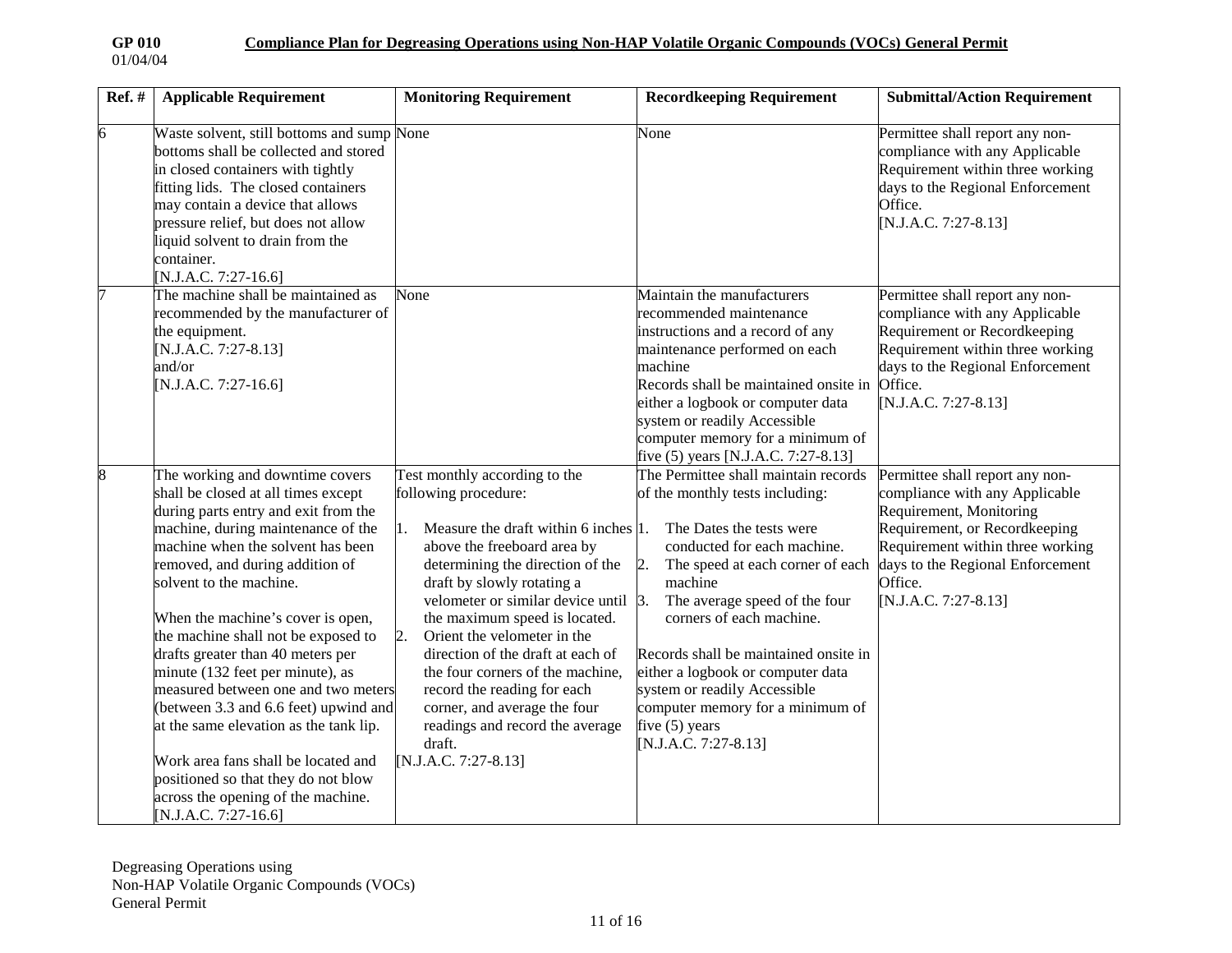| <b>Ref.</b> # | <b>Applicable Requirement</b>                                                                                                                                                                                                                                                                                                                                                                                                                                                                                                                                                                                        | <b>Monitoring Requirement</b> | <b>Recordkeeping Requirement</b> | <b>Submittal/Action Requirement</b>                                                                                                                                          |
|---------------|----------------------------------------------------------------------------------------------------------------------------------------------------------------------------------------------------------------------------------------------------------------------------------------------------------------------------------------------------------------------------------------------------------------------------------------------------------------------------------------------------------------------------------------------------------------------------------------------------------------------|-------------------------------|----------------------------------|------------------------------------------------------------------------------------------------------------------------------------------------------------------------------|
| 9             | Each solvent cleaning machine shall<br>meet requirements listed in Section V.<br>Equipment/Control Specifications<br>above.<br>[N.J.A.C. 7:27-16.6]                                                                                                                                                                                                                                                                                                                                                                                                                                                                  | None                          | None                             | Permittee shall report any non-<br>compliance with any Applicable<br>Requirement within three working<br>days to the Regional Enforcement<br>Office.<br>[N.J.A.C. 7:27-8.13] |
| 10            | The owner or operator of each<br>cleaning machine shall have a<br>permanent, conspicuous label placed<br>in a prominent location on the<br>machine listing the following:<br>Applicable requirements 3<br>through 8 inclusively that are<br>listed in Operating Scenario<br>Summary (OS0) and,<br>For a cold or heated machine<br>2.<br>applicable requirements 3<br>through 5 inclusively, that are<br>listed in Operating Scenario 1<br>$(OS1)$ and,<br>For a vapor machine applicable<br>3.<br>requirements 3 through 5<br>inclusively, that are listed in<br>Operating Scenario 2 (OS2).<br>[N.J.A.C. 7:27-16.6] | None                          | None                             | Permittee shall report any non-<br>compliance with any Applicable<br>Requirement within three working<br>days to the Regional Enforcement<br>Office.<br>[N.J.A.C. 7:27-8.13] |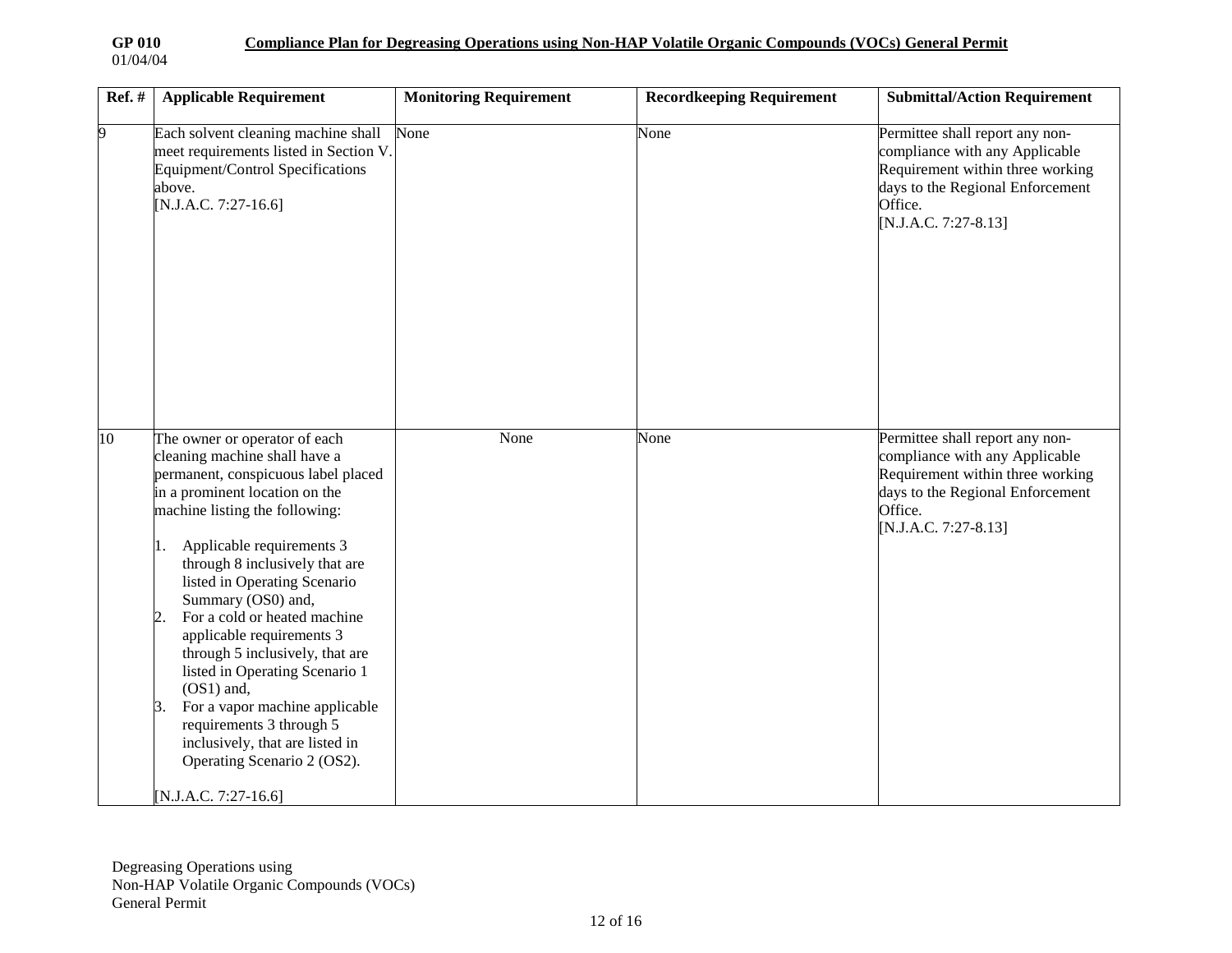**GP 010 Compliance Plan for Degreasing Operations using Non-HAP Volatile Organic Compounds (VOCs) General Permit**

**The following requirements are for Cold and Heated Cleaning Machines only**

| <b>Ref.</b> #  | <b>Applicable Requirement</b>                                                                                                                                              | <b>Monitoring Requirement</b> | <b>Recordkeeping Requirement</b>                                                                                                                                                                                                                                                                                                                                                                                                                                                                                                                                                                                                                                                                                                                                                                                                                                                                                                                                                                | <b>Submittal/Action Requirement</b>                                                                                                                                                                                                      |
|----------------|----------------------------------------------------------------------------------------------------------------------------------------------------------------------------|-------------------------------|-------------------------------------------------------------------------------------------------------------------------------------------------------------------------------------------------------------------------------------------------------------------------------------------------------------------------------------------------------------------------------------------------------------------------------------------------------------------------------------------------------------------------------------------------------------------------------------------------------------------------------------------------------------------------------------------------------------------------------------------------------------------------------------------------------------------------------------------------------------------------------------------------------------------------------------------------------------------------------------------------|------------------------------------------------------------------------------------------------------------------------------------------------------------------------------------------------------------------------------------------|
| $\mathbf{1}$   | The solvent used shall have a vapor<br>pressure of $< 1$ millimeter of<br>mercury, measured at 20 degrees<br>centigrade (68 degrees Fahrenheit).<br>$[N.J.A.C. 7:27-16.6]$ | None                          | Maintain, on-site, for not less than<br>two years, after the date of<br>purchase of solvent for use in the<br>machine, the following<br>information:<br>(1) The name and address of the<br>person selling the solvent. An<br>invoice, bill of sale or a<br>certificate that corresponds to a<br>number of sales, if it has the<br>seller's name and address on it,<br>may be used to satisfy this<br>requirement;<br>$(2)$ A list of VOC(s) and their<br>concentration in the solvent;<br>(3) Information about each VOC<br>listed in (2) above. A Material<br>Safety Data Sheet (MSDS)<br>may be used to satisfy this<br>requirement;<br>(4) The solvents product number<br>assigned by the manufacturer;<br>and<br>(5) The vapor pressure of the<br>solvent measured in<br>millimeters of mercury at 20<br>degrees centigrade (68 degrees<br>Fahrenheit).<br>Provide this information to the<br>Department upon request of the<br>Department or its representative.<br>$[N.J.A.C. 7:27-16.6]$ | Permittee shall report any non-<br>compliance with any Applicable<br>Requirement, Monitoring<br>Requirement, or Recordkeeping<br>Requirement within three working<br>days to the Regional Enforcement<br>Office.<br>[N.J.A.C. 7:27-8.13] |
| $\overline{c}$ | Each cold and heated cleaning<br>machine shall be equipped with the<br>following:<br>A visible fill line.<br>A visible high level liquid mark<br>[N.J.A.C. 7:27-16.6]      | None                          | None                                                                                                                                                                                                                                                                                                                                                                                                                                                                                                                                                                                                                                                                                                                                                                                                                                                                                                                                                                                            | Permittee shall report any non-<br>compliance with any Applicable<br>Requirement within three working<br>days to the Regional Enforcement<br>Office.<br>[N.J.A.C. 7:27-8.13]                                                             |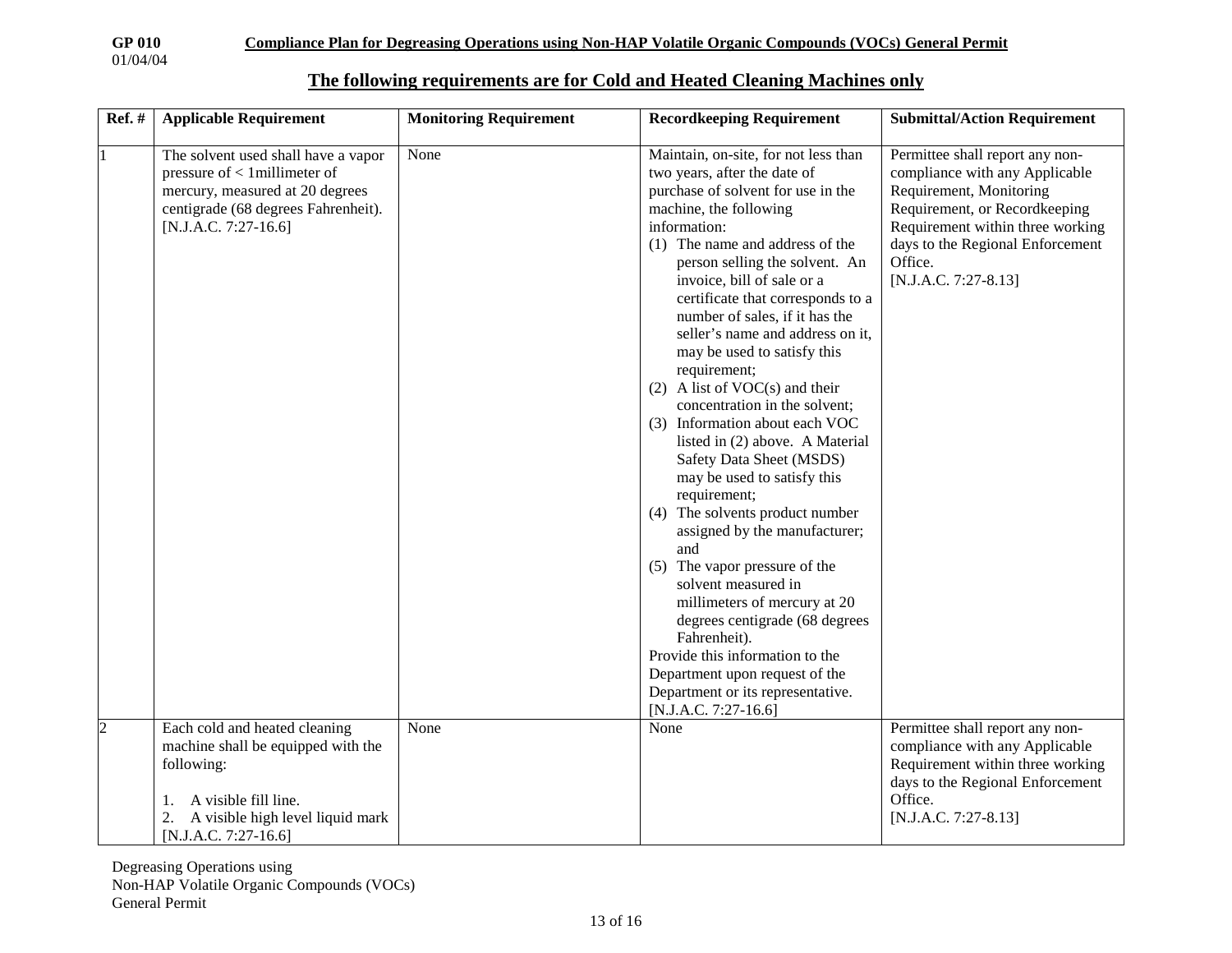| ul viv   |  |
|----------|--|
| 01/04/04 |  |

| $Ref. \#$      | <b>Applicable Requirement</b>                                                                                                                                                                                                                                                                                             | <b>Monitoring Requirement</b>                                                                                                                           | <b>Recordkeeping Requirement</b>                                                                                                                                                                                                                                                                          | <b>Submittal/Action Requirement</b>                                                                                                                                                                                                        |
|----------------|---------------------------------------------------------------------------------------------------------------------------------------------------------------------------------------------------------------------------------------------------------------------------------------------------------------------------|---------------------------------------------------------------------------------------------------------------------------------------------------------|-----------------------------------------------------------------------------------------------------------------------------------------------------------------------------------------------------------------------------------------------------------------------------------------------------------|--------------------------------------------------------------------------------------------------------------------------------------------------------------------------------------------------------------------------------------------|
| $\overline{3}$ | When a pump-agitated solvent bath<br>is used, the agitator shall be<br>operated to produce a rolling motion<br>of the solvent with no observable<br>splashing of solvent against the tank<br>walls or the parts being cleaned.<br>$[N.J.A.C. 7:27-16.6]$                                                                  | None                                                                                                                                                    | None                                                                                                                                                                                                                                                                                                      | Permittee shall report any non-<br>compliance with any Applicable<br>Requirement within three working<br>days to the Regional Enforcement<br>Office.<br>$[N.J.A.C. 7:27-8.13]$                                                             |
| 14             | The solvent level in the machine:<br>Shall not exceed the fill line<br>when there are no parts in the<br>machine for cleaning and<br>Shall not exceed the high level<br>2.<br>liquid mark during cleaning<br>operations<br>$[N.J.A.C. 7:27-16.6]$                                                                         | Monitor solvent level whenever<br>solvent is added or when parts are<br>placed in the machine for cleaning.<br>$[N.J.A.C. & 27-8.13]$                   | None                                                                                                                                                                                                                                                                                                      | Permittee shall report any non-<br>compliance with any Applicable<br>Requirement, or Monitoring<br>Requirement within three working<br>days to the Regional Enforcement<br>Office.<br>$[N.J.A.C. 7:27-8.13]$                               |
| 5              | <b>Heated Cleaning Machines Only</b><br>The solvent temperature shall be<br>maintained below its boiling point.<br>The thermostat for each heated<br>machine shall be set to turn off the<br>heater so that the solvent<br>temperature never reaches the<br>boiling point of the liquid in use.<br>$[N.J.A.C. 7:27-8.13]$ | Each heated cleaning machine shall<br>be equipped with a temperature-<br>monitoring device to monitor<br>solvent temperature.<br>$[N.J.A.C. 7:27-8.13]$ | The permittee shall maintain the<br>records of the boiling point for each<br>solvent used in the machine.<br>Records shall be maintained onsite<br>in either a logbook or computer<br>data system or readily Accessible<br>computer memory for a minimum<br>of five $(5)$ years<br>$[N.J.A.C. 7:27-8.13]$ | Permittee shall report any non-<br>compliance with any Applicable<br>Requirement, Monitoring<br>Requirement, or Recordkeeping<br>Requirement within three working<br>days to the Regional Enforcement<br>Office.<br>$[N.J.A.C. 7:27-8.13]$ |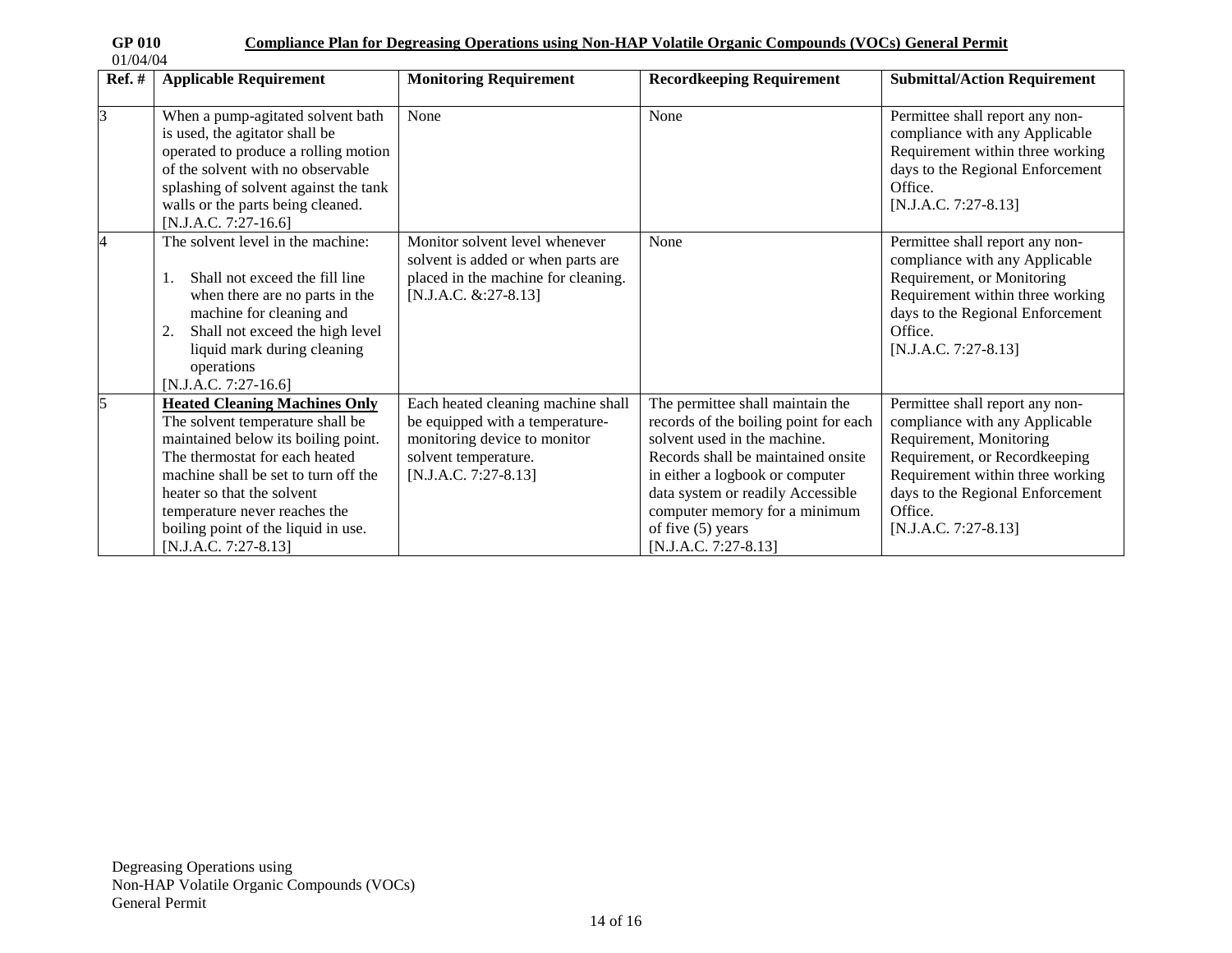| 01/04/04 |  |
|----------|--|
|          |  |

| <b>Ref.</b> #  | <b>Applicable Requirement</b>                                                                                                                               | <b>Monitoring Requirement</b>                                                                                                           | <b>Recordkeeping Requirement</b> | <b>Submittal/Action Requirement</b>                                                                     |
|----------------|-------------------------------------------------------------------------------------------------------------------------------------------------------------|-----------------------------------------------------------------------------------------------------------------------------------------|----------------------------------|---------------------------------------------------------------------------------------------------------|
|                | Each vapor cleaning machine shall be Each month during operation the<br>equipped with the following:                                                        | permittee shall conduct a visual<br>inspection to determine if the sump                                                                 | None                             | Permittee shall report any non-<br>compliance with any Applicable<br>Requirement, or Monitoring         |
|                | A safety switch (thermostat and<br>condenser flow switch) which<br>shuts off the sump heat if the<br>coolant is not circulating.                            | heat safety switch, spray pump control<br>switch, primary condenser and the<br>sump heater shut off device are<br>functioning properly. |                                  | Requirement within three working<br>days to the Regional Enforcement<br>Office.<br>[N.J.A.C. 7:27-8.13] |
|                | A control switch that shuts off the [N.J.A.C. 7:27-8.13]<br>$\overline{2}$<br>spray pump if vapor is not present<br>in the vapor section of the<br>machine. |                                                                                                                                         |                                  |                                                                                                         |
|                | A primary condenser<br>Β.<br>4.<br>A device that shuts off the sump<br>heat if the sump liquid level drops<br>to the sump heater coils or if the            |                                                                                                                                         |                                  |                                                                                                         |
|                | vapor level in the machine rises<br>above the height of the primary<br>condenser.<br>N.J.A.C. 7:27-16.6]                                                    |                                                                                                                                         |                                  |                                                                                                         |
| $\overline{c}$ | Each vapor cleaning machine shall                                                                                                                           | Each month during operation the                                                                                                         | None                             | Permittee shall report any non-                                                                         |
|                | have an automated parts handling                                                                                                                            | permittee shall measure the time it                                                                                                     |                                  | compliance with any Applicable                                                                          |
|                | system which:                                                                                                                                               | takes the hoist of the automated parts                                                                                                  |                                  | Requirement, or Monitoring                                                                              |
|                |                                                                                                                                                             | handling system to travel a measured                                                                                                    |                                  | Requirement within three working                                                                        |
|                | Moves the parts and or parts<br>П.                                                                                                                          | distance.                                                                                                                               |                                  | days to the Regional Enforcement                                                                        |
|                | basket at a speed of 11 feet (3.4                                                                                                                           | [N.J.A.C. 7:27-8.13]                                                                                                                    |                                  | Office.                                                                                                 |
|                | meters) per minute or less when                                                                                                                             |                                                                                                                                         |                                  | [N.J.A.C. 7:27-8.13]                                                                                    |
|                | the parts are entering or exiting                                                                                                                           |                                                                                                                                         |                                  |                                                                                                         |
|                | the vapor zone.                                                                                                                                             |                                                                                                                                         |                                  |                                                                                                         |
|                | If the parts basket and parts being<br>2<br>cleaned occupy more than 50                                                                                     |                                                                                                                                         |                                  |                                                                                                         |
|                | percent of the solvent/air                                                                                                                                  |                                                                                                                                         |                                  |                                                                                                         |
|                | interface area, the speed of the                                                                                                                            |                                                                                                                                         |                                  |                                                                                                         |
|                | parts basket or parts shall not                                                                                                                             |                                                                                                                                         |                                  |                                                                                                         |
|                | exceed three feet (one meter) per                                                                                                                           |                                                                                                                                         |                                  |                                                                                                         |
|                | minute.                                                                                                                                                     |                                                                                                                                         |                                  |                                                                                                         |
|                | [N.J.A.C. 7:27-16.6]                                                                                                                                        |                                                                                                                                         |                                  |                                                                                                         |

#### **The following requirements are for Vapor Cleaning Machines only**